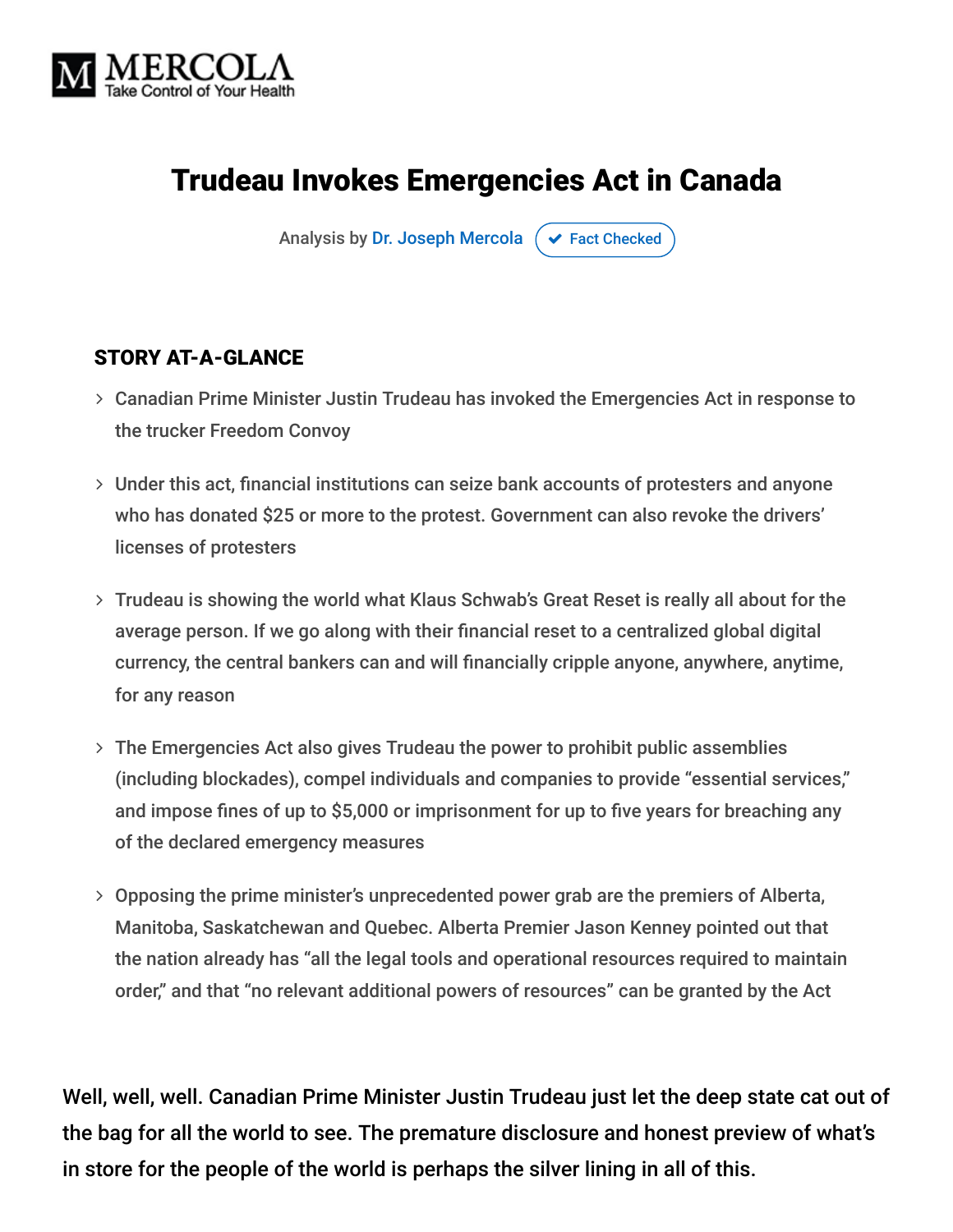By invoking the Canadian Emergencies Act<sup>1</sup> of 1988 to allow for the blanket revocation of protesters' driver's licenses and seizure of their bank accounts — and anyone who made even a nominal donation to their cause  $-$  Trudeau is showing the world what Klaus Schwab's Great Reset is really all about for the average person.

If we go along with their financial reset to a centralized global digital currency, the central bankers can and will financially cripple anyone, anywhere, anytime, for any reason. That's more than sufficient leverage to keep most people in line.

The World Economic Forum didn't declare that by 2030 "you will own nothing and have no privacy"<sup>2</sup> for nothing. They mean it. You won't even own your own body, if they get their way. Their aim is complete control over every minutia of your life. Only they will be free to live and rule as they please.

#### Trudeau Gives Himself Dictatorial Powers

As reported by The Defender:<sup>3</sup>

*"In a move that gives him 'sweeping powers,' Canadian Prime Minister Justin Trudeau invoked — for the first time in history — Canada's Emergencies Act in response to what political commentator Krystal Ball characterized as a 'pretty much completely peaceful' protest.*

*Those powers include giving Canadian banks the ability, without a court order, to 'immediately freeze or suspend accounts' of any Canadians' who have donated \$25 or more to the trucker convoy fundraising accounts.*

*In an episode of 'Breaking Points With Krystal and Sagaar,' Ball's co-host, Saagar Enjeti, said the Canadian government also will be 'seizing any funds that go towards the protests, including cryptocurrency.'*

*With the powers granted to the government by the Emergencies Act 'they can not only seize and suspend your driver's license forever, they can also go and take money out of the owner of the truck's bank account,' Enjeti said.*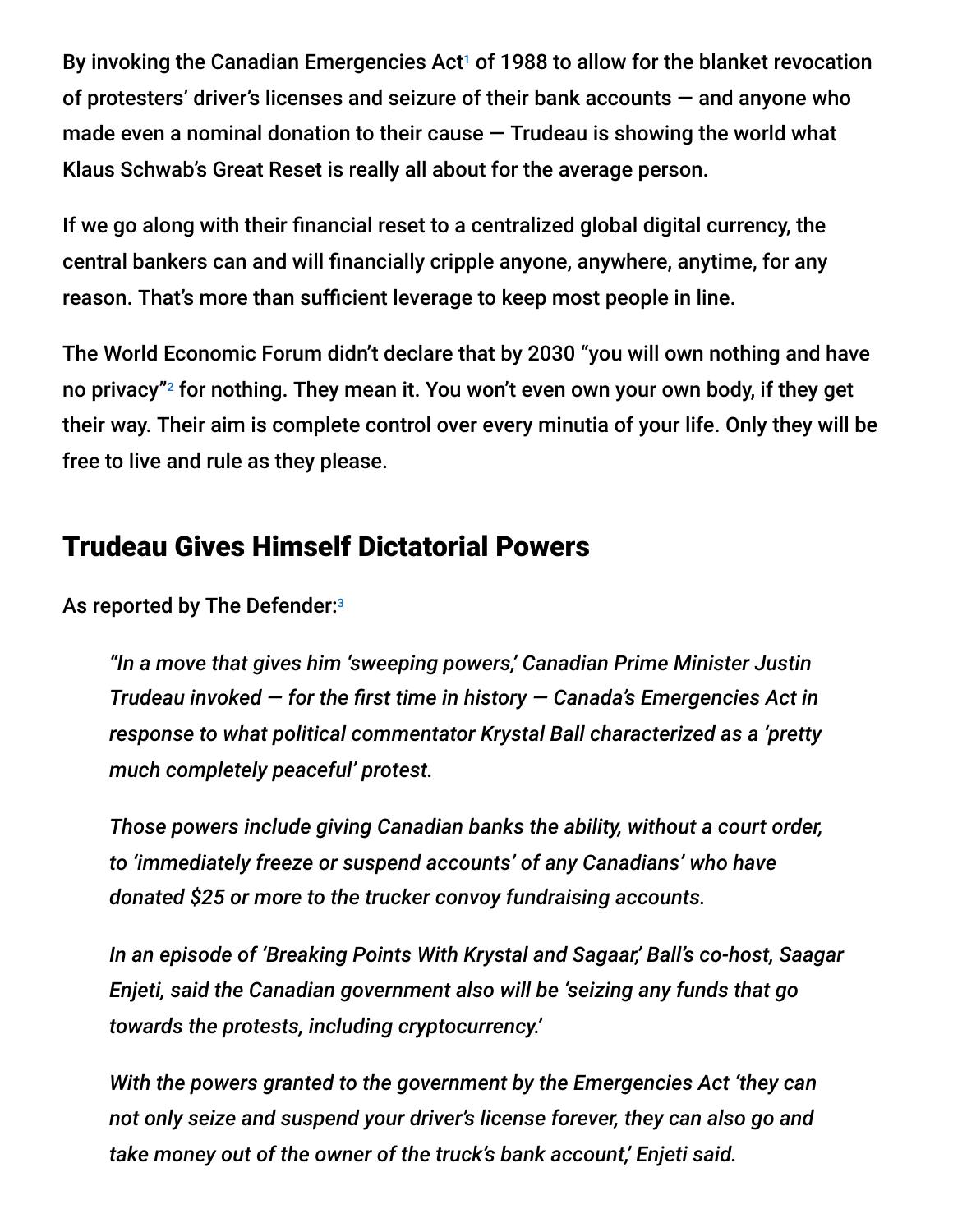*'So, we are looking at full-fledged financial warfare on the truckers ... You have here the Canadian Prime Minister, who is our neighbor to the north, invoking the Emergencies Act, declaring all out financial warfare on his own citizens and suspending civil liberties … in a supposedly free and open society,' Enjeti said. If this is happening in your country, 'you [clearly] don't live in a free country,' he argued."*

In addition to giving the Canadian government the authority to seize bank accounts of citizens without court order, the Emergencies Act also gives Trudeau the power to: 4,5

- Prohibit public assemblies (including blockades)
- Bar travel to and from certain areas
- Regulate the use of certain types of property, including goods used in blockades
- Compel individuals and companies to provide "essential services"
- Impose fines of up to \$5,000 or imprisonment for up to five years for breaching any of the declared emergency measures

To understand just how ridiculous the invocation of this Act is under current circumstances, consider that it was designed for use only in times of extreme crises, 6,7such as a wartime emergency where there's an express threat to the security and sovereignty of the nation. The situation must be "urgent and critical" and "seriously endanger the lives, health or safety of Canadians."

# **<sup>66</sup>** The protests may be a nuisance and many people<br>may disagree with them but that doesn't instify this **may disagree with them, but that doesn't justify this decision. ~ Toronto Sun"**

Moreover, the Act may only be invoked if the emergency cannot be addressed by any other federal law in existence, and/or if it exceeds provinces' ability to effectively address the situation.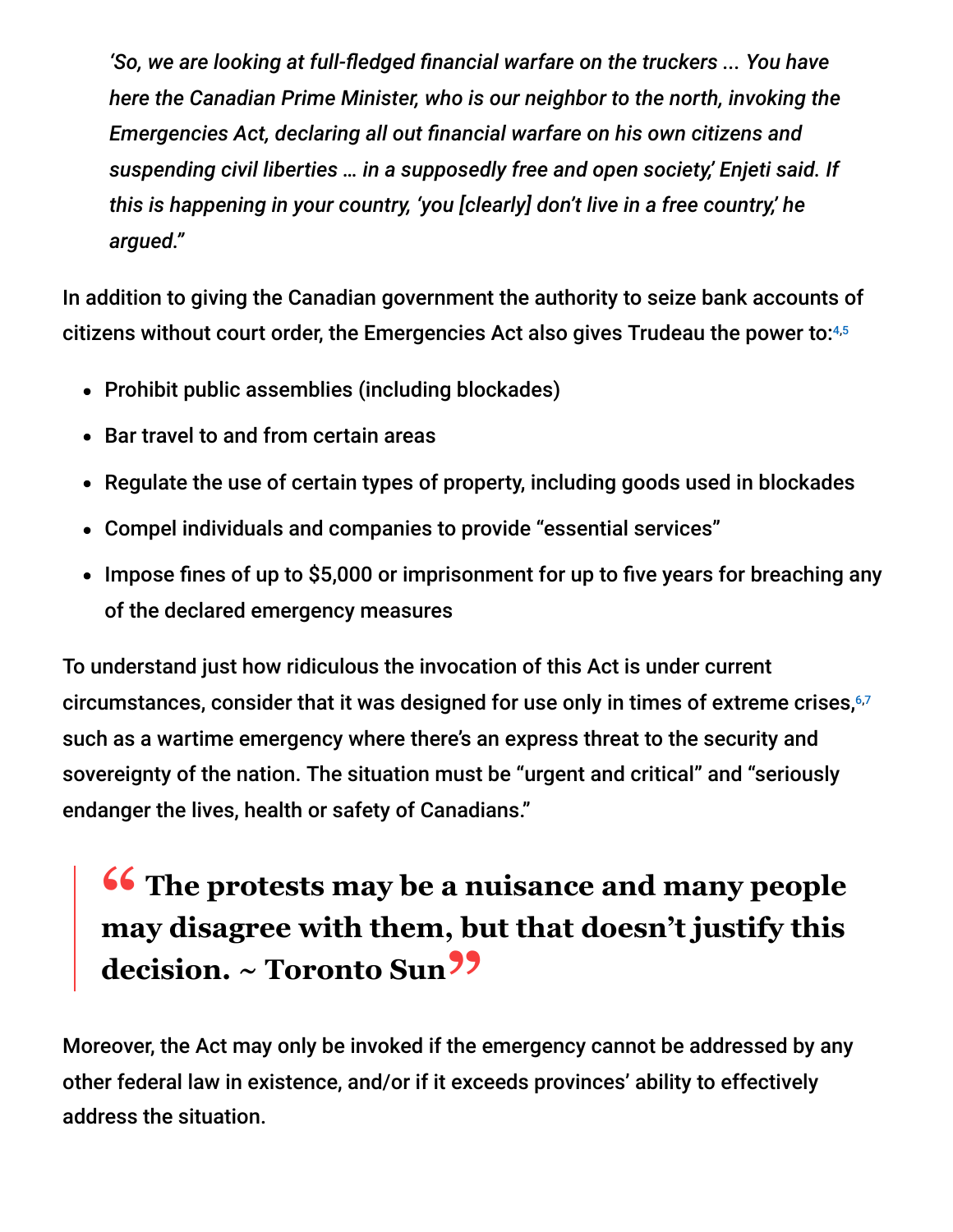#### Trudeau Accused of Untruthful and Hateful Rhetoric

Opposing the prime minister's unprecedented power grab are the premiers of Alberta, Manitoba, Saskatchewan and Quebec. Alberta Premier Jason Kenney pointed out that the nation already has "all the legal tools and operational resources required to maintain order," and that "no relevant additional powers of resources" can be granted by the Act.<sup>8</sup>

Kenney also stated the obvious when he told the prime minister to "end the cross border trucker vaccine mandate, as it serves no useful public health purpose." That would be the peaceful solution to the blockade.

The Canadian Justice Centre for Constitutional Freedoms has also denounced Trudeau's invocation of the Emergencies Act, calling "the use of emergency powers unjustified by Ottawa facts and reality." Despite that, the Canadian Parliament voted to approve Trudeau's motion to invoke the Act, with 185 votes for and 151 against, Monday February 21, 2022. 9

According to Trudeau, the trucker protest is impeding commerce and preventing people from going to work and making a living. With that, he's basically condemning his own actions, as Trudeau himself has shut down businesses and prevented people from making a living, on and off, for the last two years. The hypocrisy is grotesque beyond words. Yet he's gone even further than that.

### 'Trudeau Has Gone Too Far'

In a February 15, 2022, editorial, the Toronto Sun denounced the prime minister's hateful rhetoric against Canadian citizens and accused him of fanning flames of hate of his own making: 10

*"Prime Minister Justin Trudeau's unjustified invoking of the Emergencies Act is deeply problematic and will have long-lasting consequences for the country. Ever since the freedom convoy first touched base in Ottawa a couple of weeks ago, the PM has gone out of his way to increase the tensions.*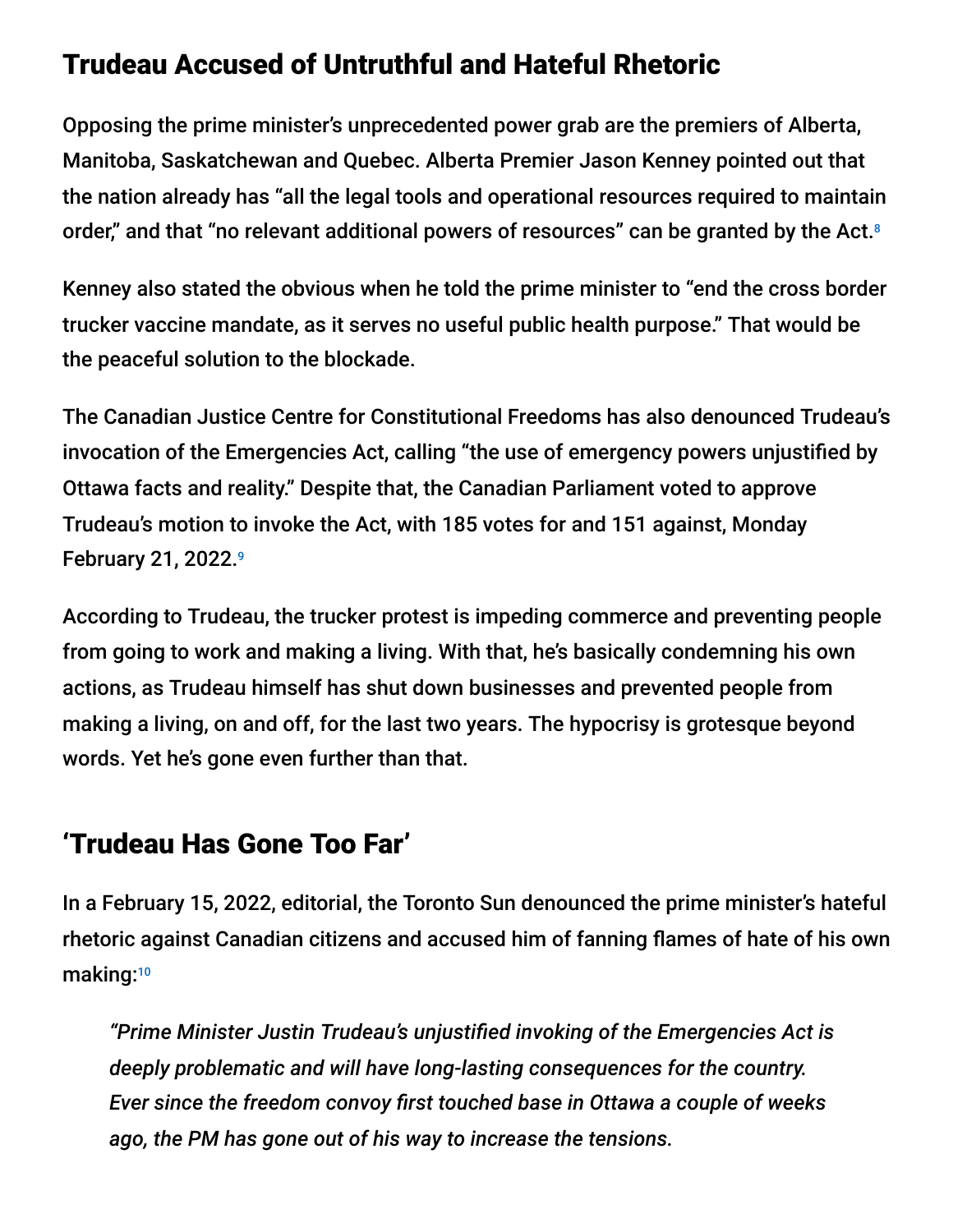*The Liberal government appeared to be hoping for some sort of Jan. 6 style event as happened in the United States last year. All of their rhetoric indicated they were keen to see such an event go down. It never did. The convoy has been peaceful throughout ...*

*Trudeau has called protesters every name in the book even though they are a diverse crowd in every sense of the word. Now he is giving himself extraordinary powers to deal with these protests. One of the most disturbing parts is how they can now dictate that banks freeze people's accounts without a court order ...*

*Trudeau ... wants division and more hostility ... The protests may be a nuisance and many people may disagree with them, but that doesn't justify this decision. The only thing that can be said in defense of Trudeau's invoking of the Emergencies Act is that it was his incompetence that made such an extreme measure necessary."*

Indeed, Trudeau's rhetoric has been anything but unifying. First, he called the Freedom Convoy a "small minority fringe" that are expressing "unacceptable views." He must've changed his mind, albeit privately, seeing how a sane leader is unlikely to invoke radical emergency powers for a small group honking horns.

Then, he insisted that the protesters were a bunch of "racists" and "misogynists" waving Nazi flags and stealing food from the homeless. Several have now publicly demanded he retract such statements and issue apologies.

#### Parliament Members Demand Apologies

Among them is conservative parliament member Candice Bergen, who demanded Trudeau apologize for his "hateful rhetoric" against "peace loving, patriotic Canadians." 11In an impassioned speech, Bergen also reminded House members that Trudeau himself "wore blackface more times than he can remember."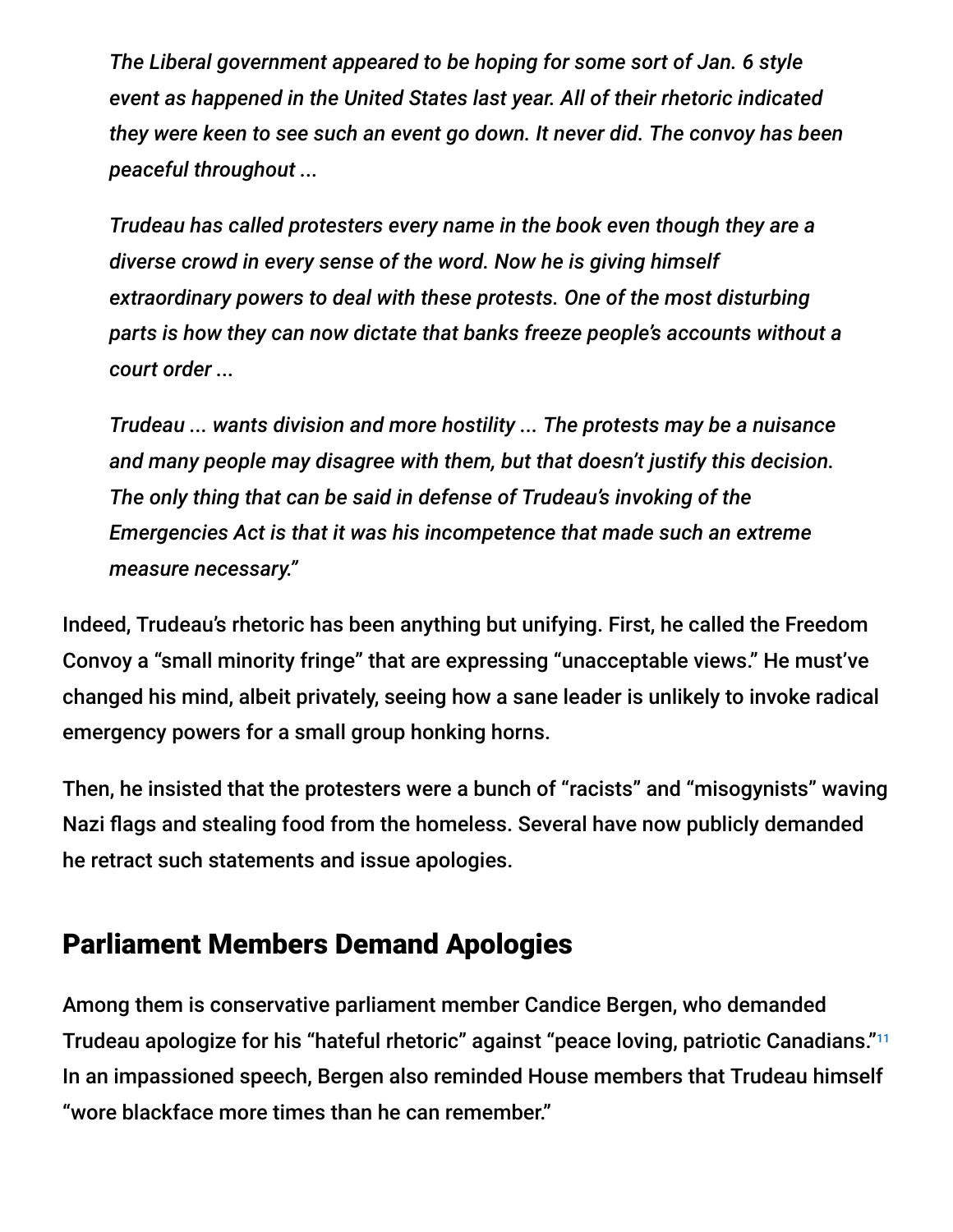Another is Melissa Lantsman, a Jewish conservative MP, whom Trudeau accused of "standing with people who wave swastikas." Lantsman called Trudeau's words "dangerous and disgraceful." According to the Toronto Sun: 12

*"The controversy stems from an ugly exchange in the House of Commons Wednesday in which Lantsman accused Trudeau of fanning 'the flames of an unjustified national emergency' by calling Freedom Convoy truckers 'racist' and 'fringe.'*

*Trudeau's response was a shocking low blow. 'Conservative Party members can stand with people who wave swastikas, they can stand with people who wave the Confederate flag. We will choose to stand with Canadians who deserve to be able to get their jobs, who need to get their lives back,' said Trudeau.*

*Suggesting a Jewish MP would stand with a Nazi flag was so repugnant that Speaker Anthony Rota scolded members, and 'that includes the Right Honourable Prime Minister,' for using 'inflammatory words in the House.'*

*Calling it 'terrible,' Trudeau's half-brother Kyle Kemper said 'he's acting like a bully.' 'A new low, even for Trudeau,' tweeted Conservative MP Pierre Poilievre. 'He falsely accused a Jewish MP and descendant of Holocaust survivors of standing with people who wave swastikas. She did not.'"*

Michael Mostyn, CEO of B'nai Brith Canada, a Jewish service organization, also condemned Trudeau's comment to Lantsman, saying "This misperception should not be permitted to stand. We would hope the prime minister promptly addresses this matter." So far, Trudeau has done nothing of the sort.

#### Long-Term Consequences

In a video (above), free speech advocate and trucker convoy organizer Tamara Lich predicted her arrest and made a tearful plea to protesters to remain peaceful. The next day, Lich was picked up and put in handcuffs by Ottawa police.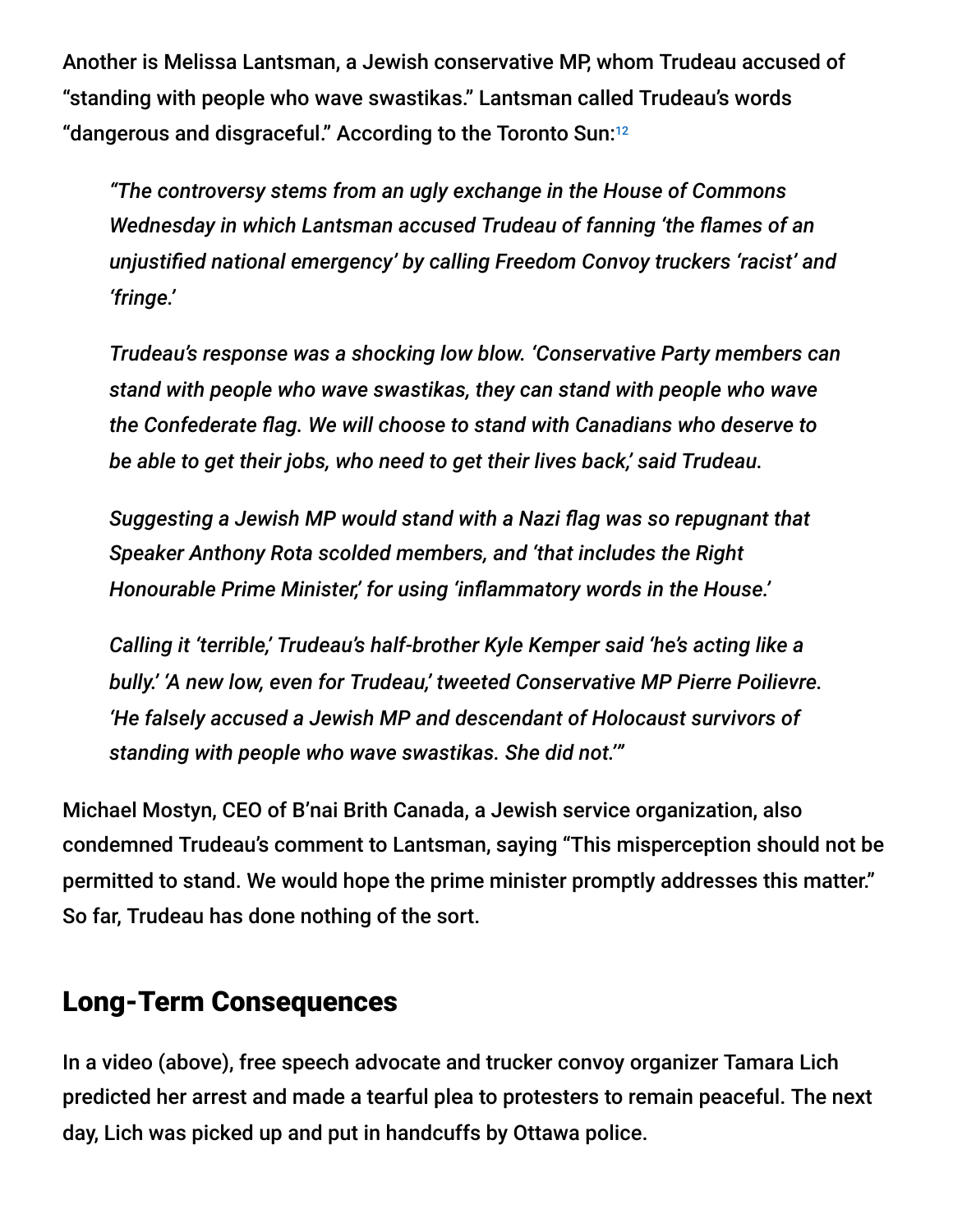Legal experts are now warning that Trudeau's invocation of the Emergencies Act could have consequences for generations to come. According to Marco Mendicino, "public reports" indicate that people with "extremist ideological positions" may be participating in the blockade, hence the government's need for emergency powers.

However, as noted by law professor and executive director of Rights Probe, Bruce Pardy, that's hearsay at best, and acting on rhetoric alone sets a dangerous precedent. 13

*"Just for a moment, consider the implications. This is a government that has invoked an emergency statute on its own admission on the basis of something that somebody has said,"* Pardy said. 14

*"They have no actual violence occurring. They have no intelligence about threats of violence occurring. I'm sure you can work out what the consequences are if this is to be considered a proper use of the Emergencies Act ...*

*Freedom now means, apparently, safety. The rule of law means governments taking control of things for 'proper outcomes.' Violence can now mean words. Honking has been called violence, and they now are taking that literally.*

*They have said they're proceeding against violence, and what do they have? They have words, they have rhetoric, they have an expression of a political position. And it is that rhetoric, it is that political position that they are afraid of, and that constitutes the emergency ...*

*If this invocation of the Emergencies Act is valid, then governments have the power to declare emergencies and crush any peaceful protest, any dissent, that threatens their political fortunes and ideology, and that's not the kind of country we want to live in ..."*

Cecil Lyon, a dispute resolution legal expert from Ontario, also vehemently opposed Trudeau's actions, calling it a "sledgehammer approach" that shows the government is "losing its way and not looking at how you should resolve a dispute." $^{\scriptscriptstyle 15}$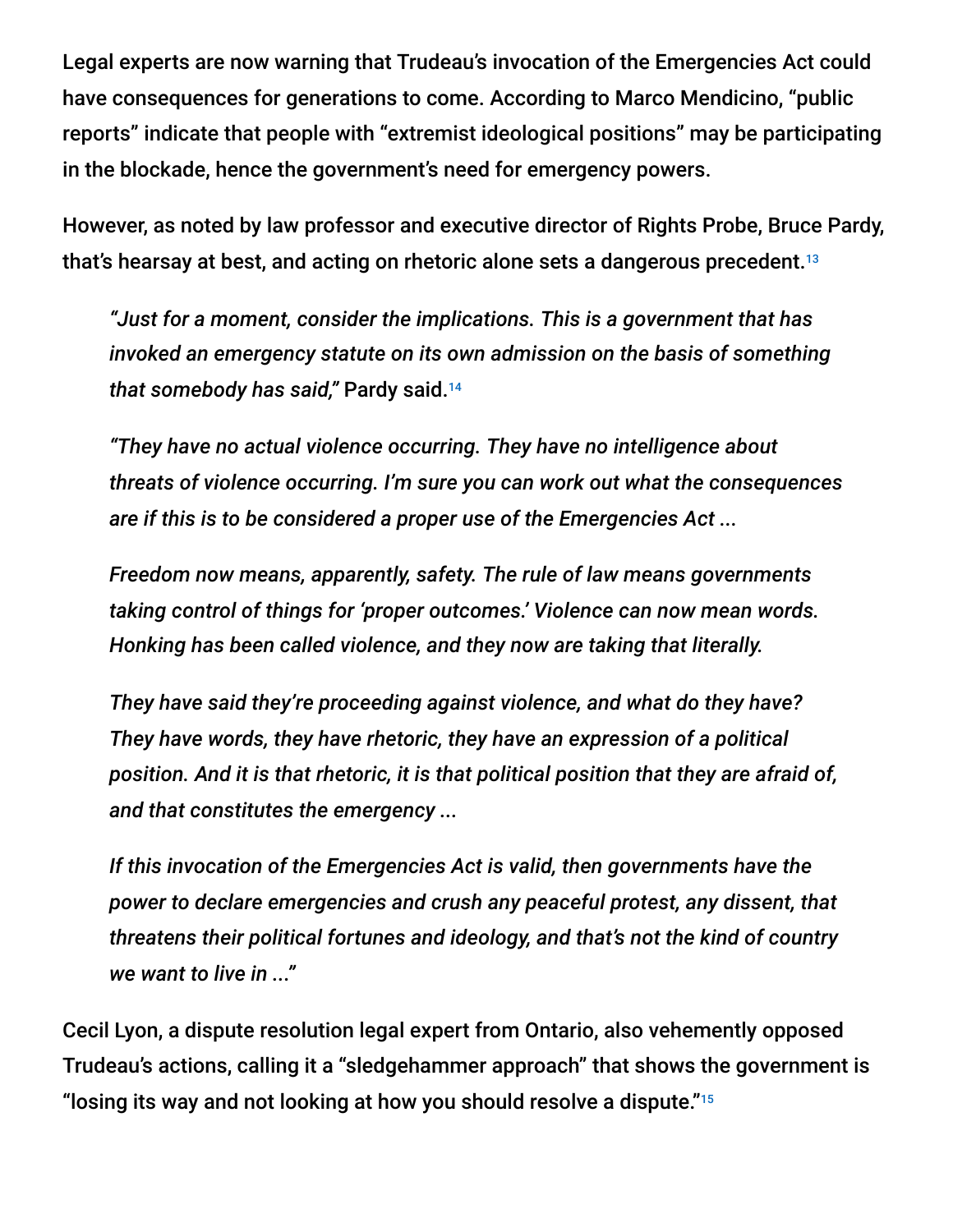### Trudeau Is Profiting From COVID Jab Monopoly

Clearly, Trudeau is wedded to vaccine mandates, and willing to do just about anything to keep them in place. One wonders whether the Trudeau Foundation's ownership stake in Acuitas Therapeutics  $-$  rumored to be around 40%, per Dr. Robert Malone<sup>16</sup>  $-$  might be influencing his behavior? Acuitas makes the lipid nanoparticle delivery system that Pfizer/BioNTech uses in its COVID shot. 17

In a February 12, 2022, video (above), David Martin, Ph.D., discussed Trudeau's conflicts of interest at depth, saying:<sup>18</sup>

*"Trudeau is controlling the illegal monopoly on BioNTech's and Moderna's form of injection. You heard me right. The thing that's being injected into people across the country and around the world is in fact an economic boon ... that pays right into the pockets of Trudeau.*

*He's not interested in public health. He's interested in lining his pockets, because regardless of the shot you take, Canada gets the coin ...*

*Trudeau is running a monopoly. This is Chicago in the 1920s, this is the mob, and we need every American, every Canadian and everyone around the world to join together and inform themselves on the crimes that Justin Trudeau is pushing under the guise of public health."*

#### **Sources and References**

- <sup>1, 7</sup> [BBC February 16, 2022](https://www.bbc.com/news/world-us-canada-60381096)
- <sup>2</sup> [Forbes November 10, 2016](https://www.forbes.com/sites/worldeconomicforum/2016/11/10/shopping-i-cant-really-remember-what-that-is-or-how-differently-well-live-in-2030/?sh=4bb352391735)
- <sup>3</sup> [The Defender February 16, 2022](https://childrenshealthdefense.org/defender/trudeau-full-fledged-financial-warfare-freedom-convoy-protesters/)
- <sup>4, 6</sup> [Canada's Emergencies Act](https://www.canada.ca/en/department-justice/news/2022/02/canadas-emergencies-act.html)
- <sup>5</sup> [CTV News February 14, 2022](https://www.ctvnews.ca/politics/the-emergencies-act-has-been-enacted-here-s-what-that-means-1.5781457)
- 8, 10, 12 [Toronto Sun February 15, 2022](https://torontosun.com/opinion/editorials/editorial-trudeau-has-gone-too-far?utm_medium=Social&utm_source=Twitter#Echobox=1644885375)
- <sup>9</sup> [Breitbart February 21, 2022](https://www.breitbart.com/europe/2022/02/21/tyranny-canadian-parliament-votes-emergencies-act-motion/)
- <sup>11</sup> [Fox News February 1, 2022](https://www.foxnews.com/world/conservative-canadian-trucker-convoy-justin-trudeau-apology)
- 13, 14, 15 [Epoch Times February 18, 2022](https://www.theepochtimes.com/trudeaus-emergencies-act-poses-serious-consequences-to-canadians-legal-experts_4288001.html)
- <sup>16</sup> [Rumble February 16, 2022](https://rumble.com/vv4h1n-justin-trudeau-and-his-familys-foundation-holds-40-of-acuitas.html)